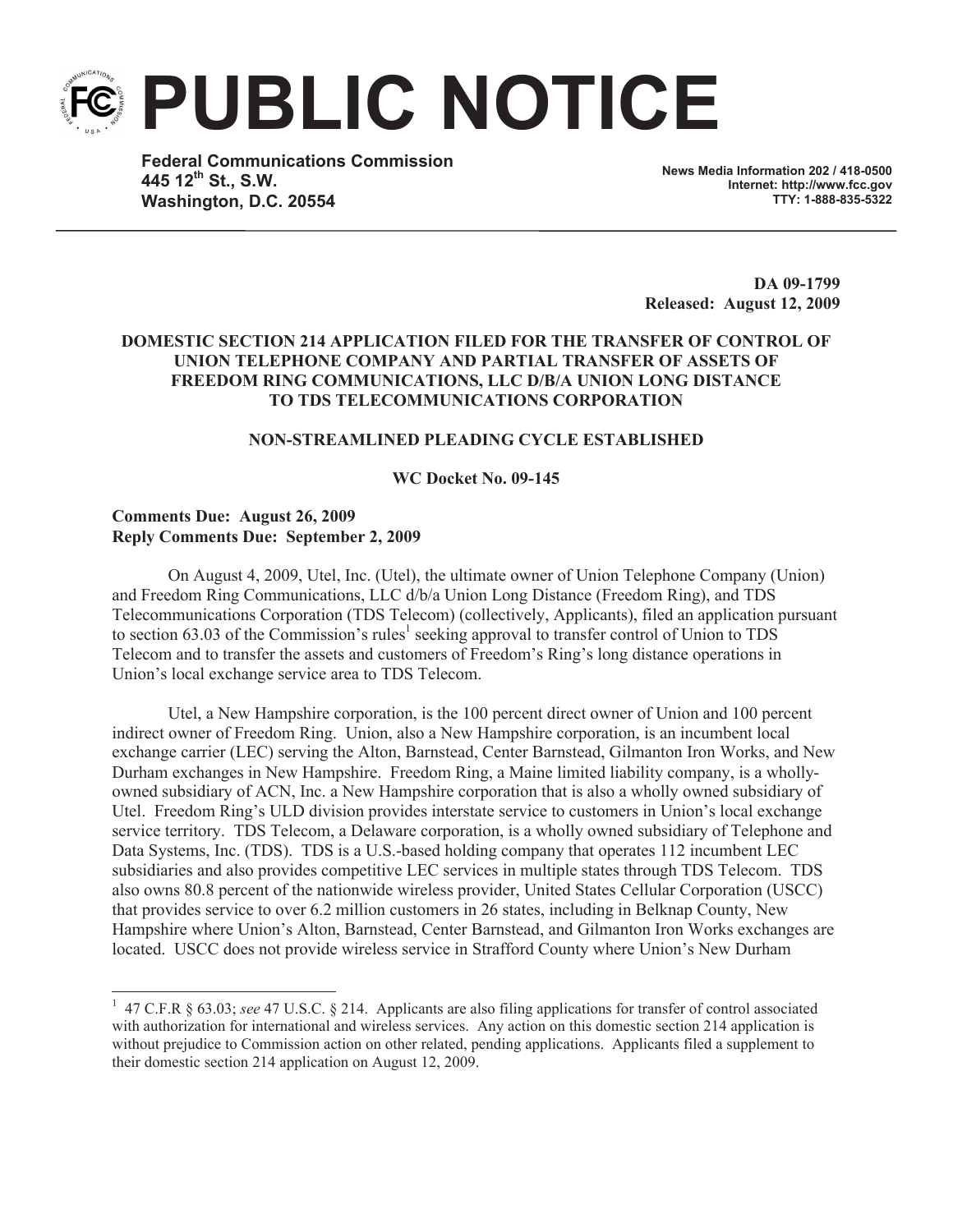exchange is located. In New Hampshire, TDS currently operates four incumbent LECs.<sup>2</sup> Applicants state that Union and TDS Telecom are incumbent LECs that have, in combination, fewer than two percent of the subscriber lines installed in the aggregate nationwide and that none of TDS Telecom's wireline incumbent LEC exchanges overlap or are adjacent to the incumbent LEC service area of Union. Because this transaction is more complex than usual, in order to analyze whether the proposed transaction would serve the public interest, this application will not be streamlined.<sup>3</sup>

Applicants state that TDS is controlled by a voting trust whose trustees are LeRoy T. Carlson, Jr., Walter C.D. Carlson, Prudence E. Carlson, and Letitia G.C. Carlson, all U.S. citizens. They further state that the voting trust controls 51.8 percent of the voting power of TDS's total shares that vote in matters other than the election of directors and 94.5 percent of the Series A Common Shares that elect eight of TDS's 12 directors. Applicants further state that Southeastern Asset Management, Inc., a U.S.-based entity, holds a 16.3 percent equity interest in TDS, and that no other individual or entity controls a 10 percent or greater equity or voting interest in TDS.<sup>4</sup>

Pursuant to the terms of the proposed transaction, TDS Telecom will purchase Union from Utel and will also purchase the interstate assets of Freedom Ring's ULD division. Union will become a wholly owned subsidiary of TDS Telecom. Freedom Ring will retain its customers outside of Union's local exchange service area.

Applicants state that a grant of this application will serve the public interest, convenience, and necessity because TDS Telecom will be able to offer Union's rural customers access to state of the art services and will invest in its facilities in order to improve service speeds and availability. Applicants further assert that the proposed transaction will not harm competition in Union's territory where there are alternative wireline and wireless providers.

## **GENERAL INFORMATION**

The transfer of control and assets identified herein has been found, upon initial review, to be acceptable for filing as a non-streamlined application. The Commission reserves the right to return any transfer application if, upon further examination, it is determined to be defective and not in conformance with the Commission's rules and policies. Pursuant to section 63.03(a) of the Commission's rules, 47 CFR § 63.03(a), interested parties may file comments **on or before August 26, 2009** and reply comments **on or before September 2, 2009**. Comments may be filed using: (1) the Commission's Electronic Comment Filing System (ECFS), (2) the Federal Government's e-Rulemaking Portal, or (3) by filing paper copies. *See Electronic Filing of Documents in Rulemaking Proceedings*, 63 FR 24121 (1998).

- Electronic Filers: Comments may be filed electronically using the Internet by accessing the ECFS: http://www.fcc.gov/cgb/ecfs/ or the Federal e-Rulemaking Portal: http://www.regulations.gov. Filers should follow the instructions provided on the website for submitting comments.
- For ECFS filers, if multiple docket or rulemaking numbers appear in the caption of this proceeding, filers must transmit one electronic copy of the comments for each docket or rulemaking number referenced in the caption. In completing the transmittal screen, filers should

<sup>&</sup>lt;sup>2</sup> TDS Telecom's incumbent LECs in New Hampshire are Hollis Telephone Company, Kearsarge Telephone Company, Merrimack County Telephone Company, and Wilton Telephone Company. Applicants state that TDS Telecom's competitive LEC subsidiary, TDS Metrocom, does not provide service in New Hampshire.

 $3\,47$  C.F.R. § 63.03(b), (c)(1)(v).

<sup>4</sup> Applicants state that Southeastern Asset Management, Inc. holds various interests in the following other telecommunications providers: Level 3 Communications and tw telecom, Inc.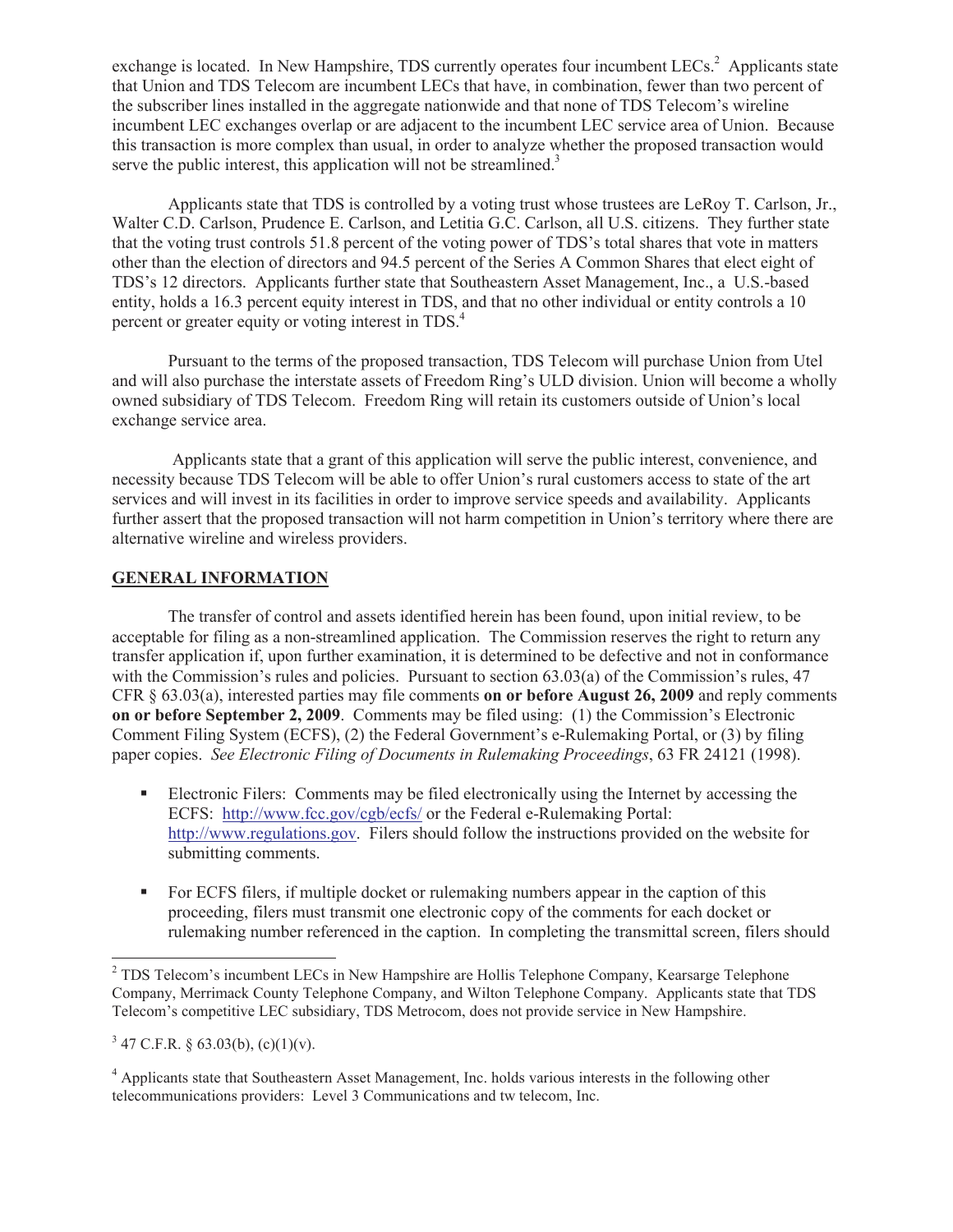include their full name, U.S. Postal Service mailing address, and the applicable docket or rulemaking number. Parties may also submit an electronic comment by Internet e-mail. To get filing instructions, filers should send an e-mail to  $\epsilon$ cfs@fcc.gov, and include the following words in the body of the message, "get form." A sample form and directions will be sent in response.

■ Paper Filers: Parties who choose to file by paper must file an original and four copies of each filing. If more than one docket or rulemaking number appears in the caption of this proceeding, filers must submit two additional copies for each additional docket or rulemaking number.

Filings can be sent by hand or messenger delivery, by commercial overnight courier, or by firstclass or overnight U.S. Postal Service mail. All filings must be addressed to the Commission's Secretary, Office of the Secretary, Federal Communications Commission.

The Commission's contractor will receive hand-delivered or messenger-delivered paper filings for the Commission's Secretary at 236 Massachusetts Avenue, N.E., Suite 110, Washington, D.C. 20002. The filing hours at this location are 8:00 a.m. to 7:00 p.m. All hand deliveries must be held together with rubber bands or fasteners. Any envelopes must be disposed of before entering the building. Commercial overnight mail (other than U.S. Postal Service Express Mail and Priority Mail) must be sent to 9300 East Hampton Drive, Capitol Heights, MD 20743. U.S. Postal Service first-class, Express, and Priority mail should be addressed to 445 12th Street, S.W., Washington D.C. 20554.

People with Disabilities: To request materials in accessible formats for people with disabilities (braille, large print, electronic files, audio format), send an e-mail to  $fcc504@$ fcc.gov or call the Consumer & Governmental Affairs Bureau at (202) 418-0530 (voice), (202) 418-0432 (tty).

#### **In addition, one copy of each pleading must be sent to each of the following**:

- 1) The Commission's duplicating contractor, Best Copy and Printing, Inc., 445 12th Street, S.W., Room CY-B402, Washington, D.C. 20554, www.bcpiweb.com; phone: (202) 488-5300 fax: (202) 488-5563;
- 2) The Commission's duplicating contractor, Best Copy and Printing, Inc., fcc@bcpiweb.com; phone: (202) 488-5300; fax: (202) 488-5563;
- 3) Tracey Wilson-Parker, Competition Policy Division, Wireline Competition Bureau, tracey.wilson-parker@fcc.gov;
- 4) Jodie May, Competition Policy Division, Wireline Competition Bureau, jodie.may@fcc.gov;
- 5) Jim Bird, Office of General Counsel, jim.bird@fcc.gov.

Filings and comments are available for public inspection and copying during regular business hours at the FCC Reference Information Center, Portals II, 445 12th Street, S.W., Room CY-A257, Washington, D.C. 20554. They may also be purchased from the Commission's duplicating contractor, Best Copy and Printing, Inc., Portals II, 445 12th Street, S.W., Room CY-B402, Washington, D.C. 20554; telephone: (202) 488-5300; fax: (202) 488-5563; e-mail: fcc@bcpiweb.com; url: www.bcpiweb.com.

People with Disabilities: To request materials in accessible formats for people with disabilities (braille, large print, electronic files, audio format), send an e-mail to fcc504@fcc.gov or call the Consumer & Governmental Affairs Bureau at (202) 418-0530 (voice), (202) 418-0432 (tty).

For further information, please contact Tracey Wilson-Parker at (202) 418-1394 or Jodie May at (202) 418-0913.